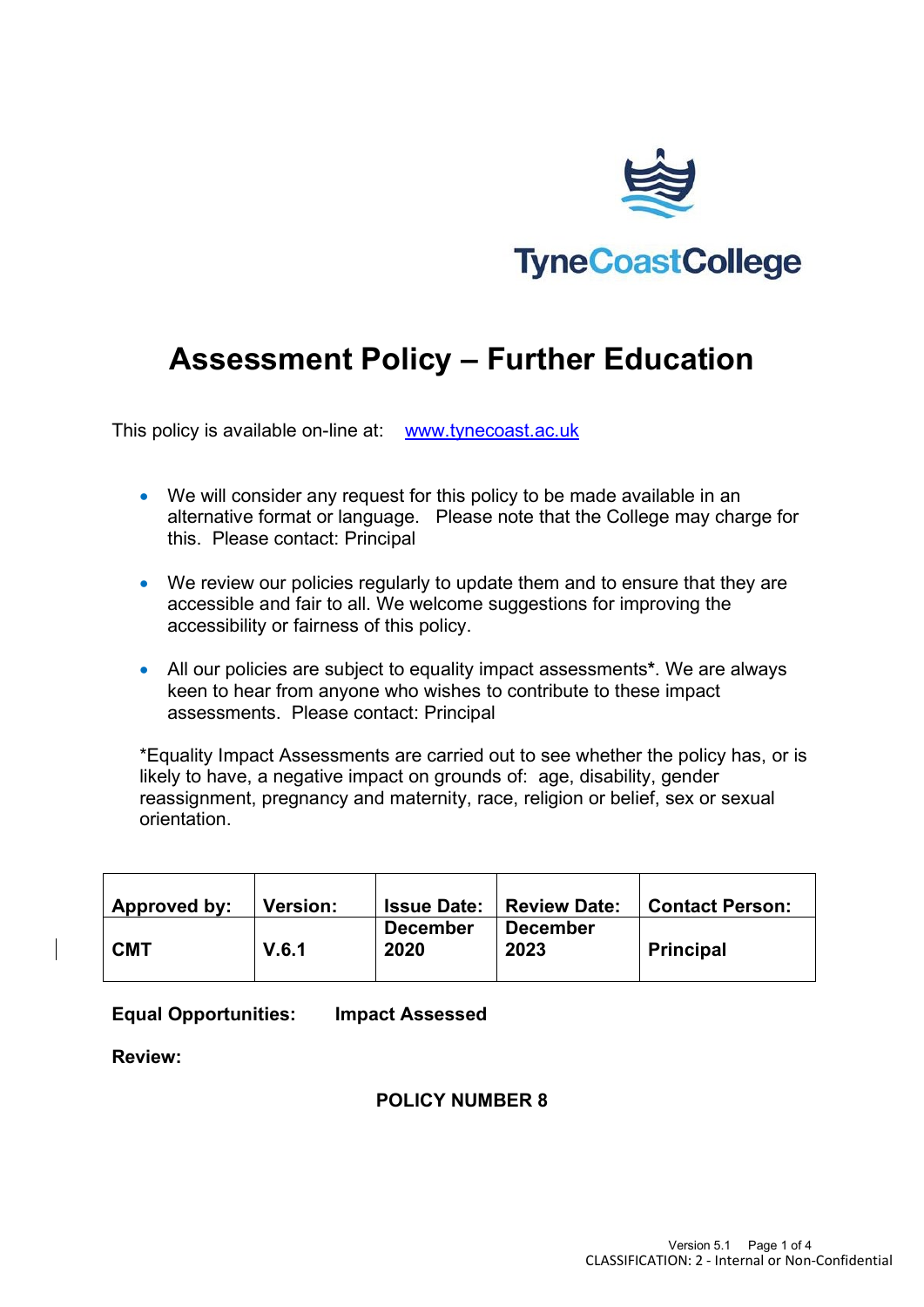# **1 Policy Statement**

Assessment is the process of monitoring candidates/learner's progress against the Awarding Body criteria in order to ensure that all candidates/learners work meets the national standards. It provides a continuous check on the quality of work produced by a candidate/learner. The College is committed:

- 1.1 To ensure that all students are fairly, accurately and regularly assessed in a consistent manner.
- 1.2 To meet and exceed the requirements placed upon us by the awarding bodies and our own student charter.
- 1.3 To ensure that valid assessment decisions are reached for all our students and that external requirements are fully met.
- 1.4 To ensure internal quality monitoring supports academic staff in their assessment activities by affording them the opportunity to receive critically supportive comment on the assessment decisions reached.

### **2 Scope**

For the purpose of this policy, the term assessment encompasses all forms of activity that checks and validates the students/learner's work. It may be implemented through the systems as required or laid down by examining or awarding bodies; or it may occur through observation of student activities, marking written work, assignment or any other form of evidence presented by a learner or candidate.

Any task, activity, essay or project that contributes to the students' final achievement in a vocational area, academic subject or key skill will fall within the scope of this policy.

This policy relates to Further Education (FE). A separate policy exists for higher education.

### **3 Legislation**

There is no current legislation applicable to this policy.

## **4 Responsibilities**

- 4.1 This Policy requires active commitment from all staff assessors, internal verifiers, programme leaders and any other members of the course team to ensure that:
- a) Records of assessment are kept in a secure location and accessed by staff authorised to do so.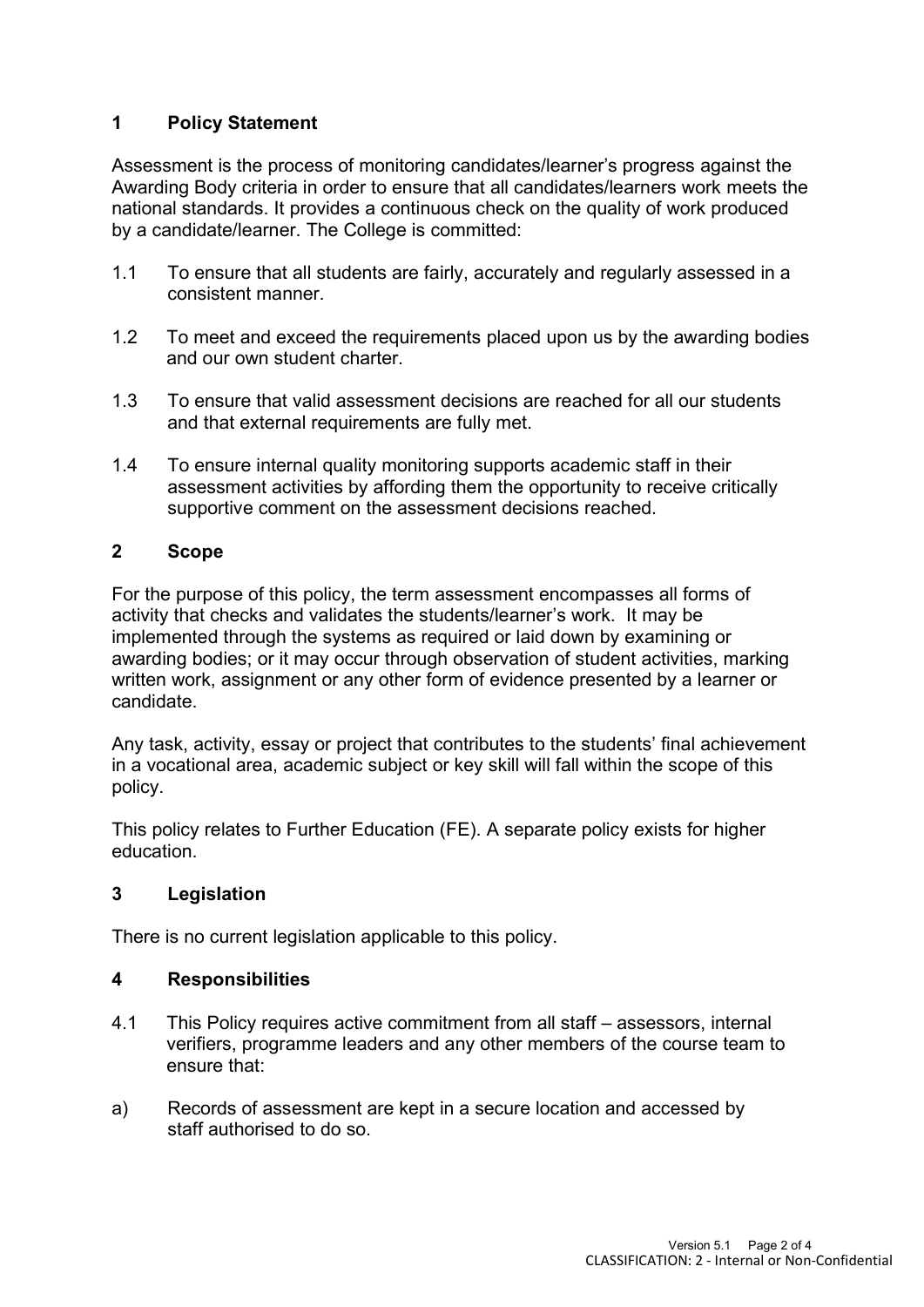- b) All activities are planned and executed in accordance with all current policies and procedures laid down by the College and the awarding Body.
- c) All evidence is assessed and recorded to Awarding Body requirements and or guidelines.
- d) All assessors work is subject to quality assurance and will be monitored by the course internal moderator/verifier.

## **5 Actions to Implement and Develop Policy**

This policy requires that:

- 5.1 Every programme with work that is internally assessed and which contributes to the final assessment outcome of a student is subject to effective and valid assessment procedures.
- 5.2 All assessment must be carried out by suitably qualified/experienced staff acceptable to the College and the Awarding Bodies.
- 5.3 All learners/candidates must have their progress regularly reviewed by the tutor/assessor and appropriate oral and written feedback given.
- 5.4 Assessment must take into account, all types of evidence as laid down by the Awarding Body/scheme requirements.
- 5.5 Each programme must have identified members of staff who will assess or mark the candidates/learner's work for that particular programme.
- 5.6 Where trainee assessors or internal verifiers undertake assessments, all of their assessment decisions must be verified by a qualified assessor or internal verifier (IV) and countersigned.
- 5.7 Assessment must be carried out continuously throughout the year or as dictated by the Awarding Body guidance. In addition to this, each programme will identify appropriate periods of time when internal verification/moderation takes place. These times will be included in a course calendar, which should be kept on the course file.
- 5.8 Any evidence that is produced must meet the requirements of the Awarding Bodies and the College FE Quality Manual.
- 5.9 The evidence must be recorded on appropriate documentation, which takes into account the requirements of Awarding Bodies and the College FE Quality Manual.
- 5.10 Assignments must be Internally Verified before they are issued to learners in addition to the Quality Assurance checks after the assignments have been marked.